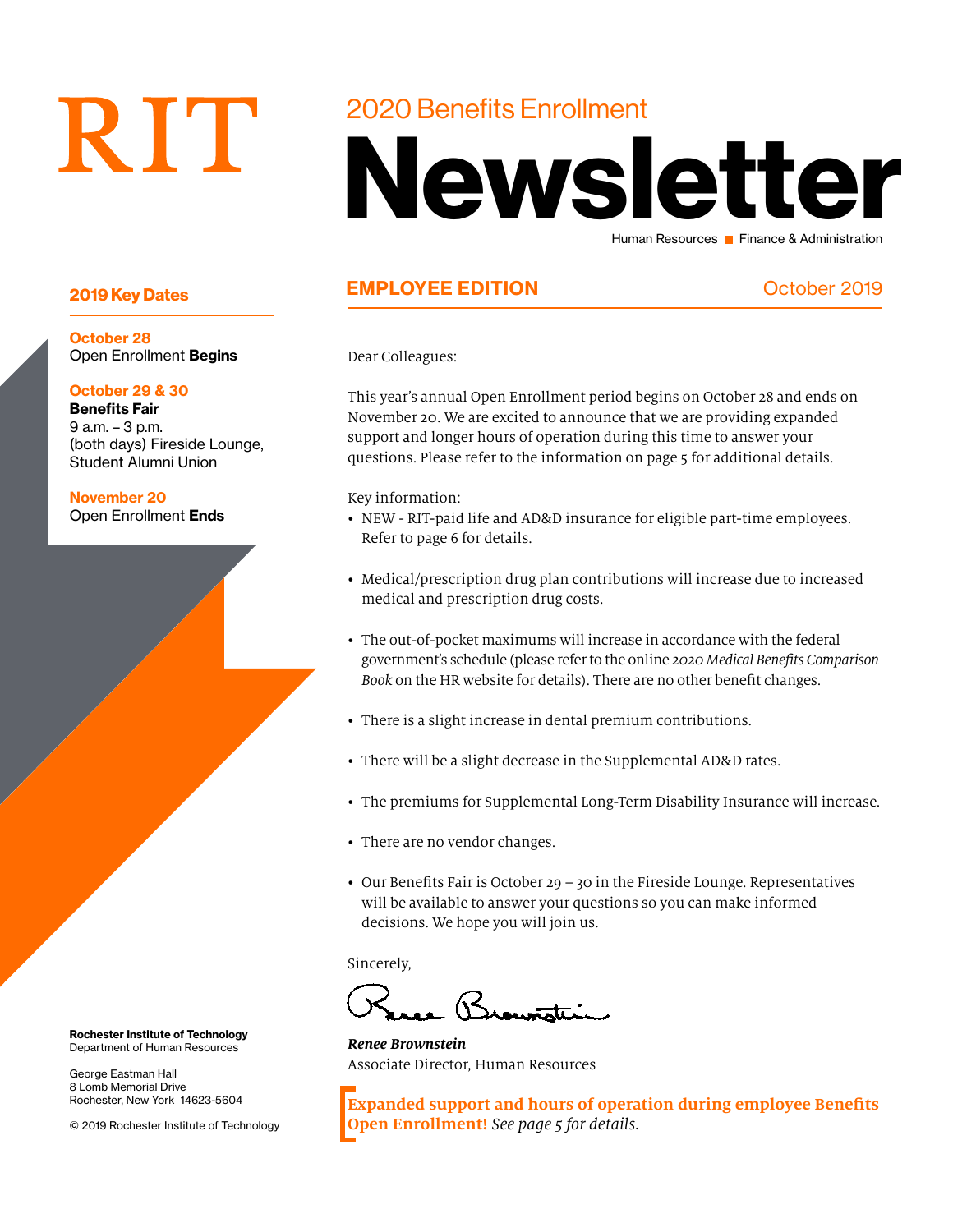# Who must **Enroll?**

Your current medical, vision, dental, life, AD&D, LTD, legal services coverage, and identity theft protection continues automatically into 2020. The Beneflex Dependent Day Care Spending Account and the Beneflex Health Care Spending Account do not continue automatically—if you want to participate in the Beneflex options for 2020, you must enroll.

#### Now is your opportunity to make a change

Please remember that the Benefits Open Enrollment period is **your only opportunity to enroll, change, or cancel most of your benefits elections,** unless you have a qualified family or employment status change during the year. These events include:

- **Marriage**
- **Birth or adoption of a child**
- **Divorce**
- **Death of a spouse or dependent**
- **A change in employment** (e.g., spouse or child gaining or losing employment, or your status changing from part time to full time)

If you experience one of these events and want to elect, change, or cancel your coverage, under IRS rules, you must notify the Human Resources Department **within 31 days of the event, even if you do not yet have the required proof as explained below.** Otherwise, you must wait until the next Open Enrollment for a January 1 effective date. In addition, please note that the event must be consistent with the change you want to make (e.g., changing from two-person to family coverage after the birth of a child).

**Different rules apply to changes under the dental plan.** Refer to the chart called *Mid-Year Benefits Enrollment Change Summary* on the benefits website (rit.edu/benefits) under "Other Benefits and Resources" for more details on making mid-year changes. To add a family member, proof of eligibility is required. Please refer to the Family Member Verification link on the benefits website for more information about required documents.

You can make changes to the following benefits, which will be effective January 1, 2020:

- Medical
- Vision
- Beneflex
- Legal Services Plan
- Supplemental LTD Insurance
- Supplemental, Spouse, and Child Life Insurance
- Supplemental, Spouse, and Child AD&D Insurance
- Identity Theft Protection

If you do not take action during the open enrollment period, you will not be able to make changes to these benefits during the year, except as described at the left. Your 2019 benefits elections for the benefits listed here will continue into 2020 **except** for Beneflex. Your 2019 Beneflex election **does not continue** in 2020 automatically. If you want to participate in Beneflex for 2020, you **must** enroll.

#### Reminder About Dental Coverage

RIT offers a dental open enrollment every other year. This fall is not an open enrollment period for dental coverage. Your current election will continue into 2020 and you cannot make a change to that election.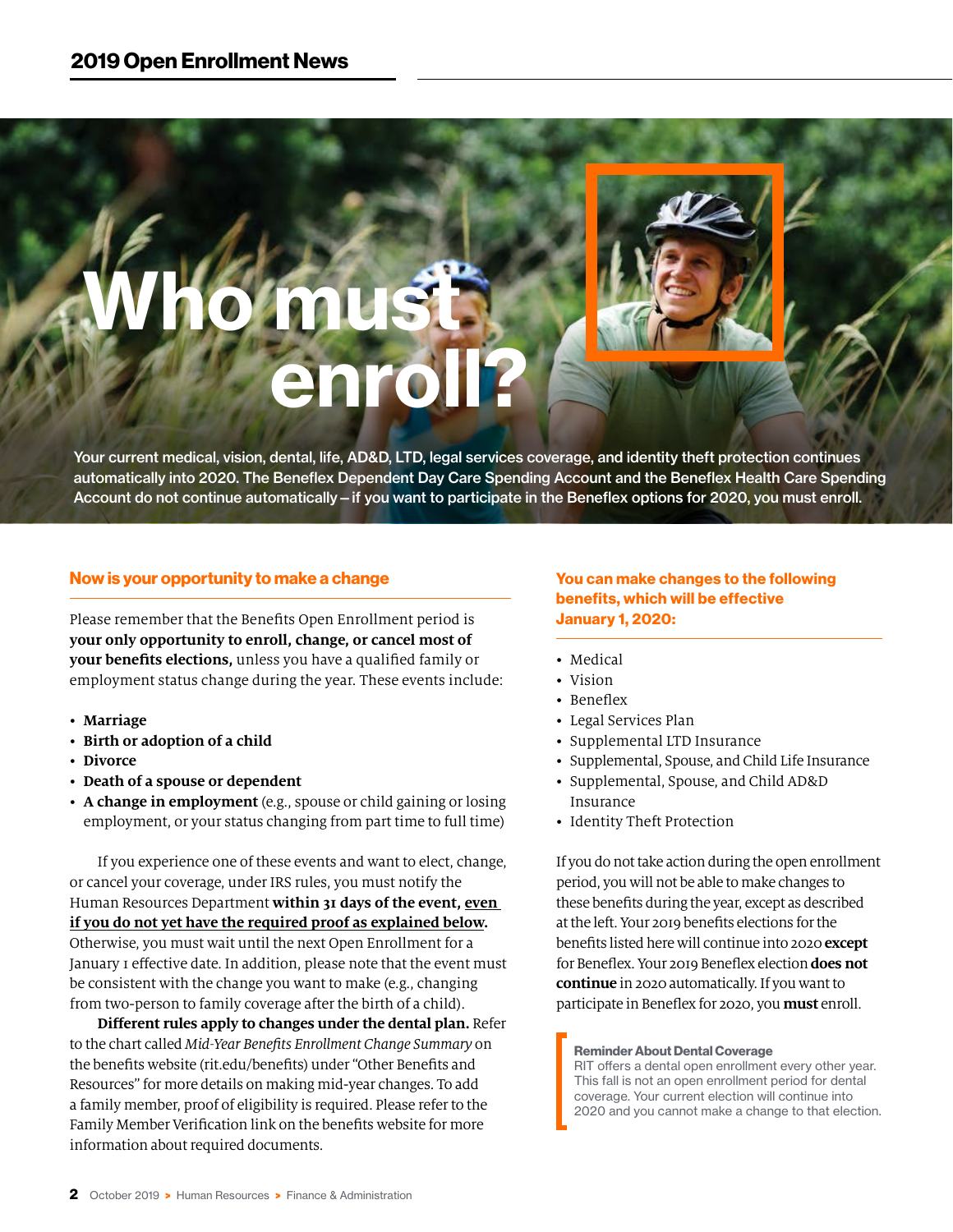#### How to Enroll

You can make changes to your benefits, enroll in new benefits, or cancel coverage online using Employee Self-Service at **http://myinfo.rit.edu** (the same place you access your online paystub).

Your personalized contribution amounts for your benefits choices are displayed on the enrollment screens when you log in to Employee Self-Service.

While the online enrollment process is fairly simple, we have added detailed, step-by-step instructions to the HR website. Also, each online screen has help text with important information. When you finish your enrollment, you will be able to print the confirmation page so you have a record of your elections for 2020. You will receive an email confirming your changes.

We have also scheduled several open lab sessions (see schedule below), staffed by HR representatives, where you can come, at your convenience, for help logging in to Self-Service and completing the enrollment process.

*A sign language interpreter will be provided upon request, subject to availability. Please contact the Department of Access Services (DAS) directly at* **https://myaccess.rit.edu** *or x5-6281/V and x5-6242/TTY.* 

#### Lab Sessions *NOTE NEW LOCATION*



IMPORTANT NOTE: If you are using your office or home phone for multi-factor authentication (MFA), you need to print out a sheet of offline codes to bring with you to the lab session. Please refer to the instructions on the ITS website ([https://www.rit.edu/its/mfa/enroll/offline-codes\)](https://www.rit.edu/its/mfa/enroll/offline-codes) on how to obtain the offline codes. If you use your cell phone for MFA and you will have your cell phone at the lab session, you do not need the offline codes.

#### Reminders About Coverage for Older Children

Did your child graduate from college? Did your child get a new job that provides health insurance? Consider removing your child from your plan during the open enrollment period, even if you still need to have family coverage. You cannot add or remove children from your benefits mid-year unless you have a qualifying event for that specific child as described on page 2.

*Example: Joe has family coverage for himself, his wife, and two children. His first child, Eric, graduates from college and gets a job with health insurance. Joe still needs family coverage so he does not drop Eric from his coverage at that time or during the next benefits open enrollment period. The following year, his second child, Andrea, graduates and gets a job with health insurance. Because*  Joe did not drop Eric when he first obtained other coverage or during the *following open enrollment period, he cannot drop Eric now; he can drop Andrea because there is a qualifying event (i.e., she obtained other coverage within 31 days of the requested change). He has to wait until the next open enrollment to drop Eric, at which time he can change to two-person coverage.*

## 2019 Benefits Fair

#### October 29 & 30

9 a.m. – 3 p.m. (both days) Fireside Lounge, Student Alumni Union

Representatives available from:

- Medical and Dental (Excellus BlueCross BlueShield)
- RIT Prescription Drug (OptumRx)
- Wegmans Pharmacies
- Rochester Regional Health and On-Campus Primary Care Practice
- Beneflex (Lifetime Benefit Solutions)
- Vision Care Plan (VSP)
- Retirement Plan Recordkeepers (Fidelity and TIAA)
- Life, AD&D, and Disability Insurance (Prudential)
- Employee Assistance Plan (GuidanceResources)
- Identity Theft Protection (IdentityForce)
- Legal Services Plan (Hyatt)
- New York's 529 College Savings Program
- Auto/Home Owner's Insurance (Mercer)
- Home Owner Partnership (City of Rochester)
- Advantage Federal Credit Union
- RIT's Better Me Employee Wellness Program
- RIT's Human Resources, Ombuds Office, Staff Council, NTID Audiology Center, Information Security Office

#### Free Services Including:

Chair Massages Blood Pressure Checks Body Fat Analysis Register for Virgin Pulse - *see page 4*

### Enter and Win!

Prize Drawings & Free Giveaways UNDER IRS REGULATIONS, PRIZES MAY BE TAXABLE.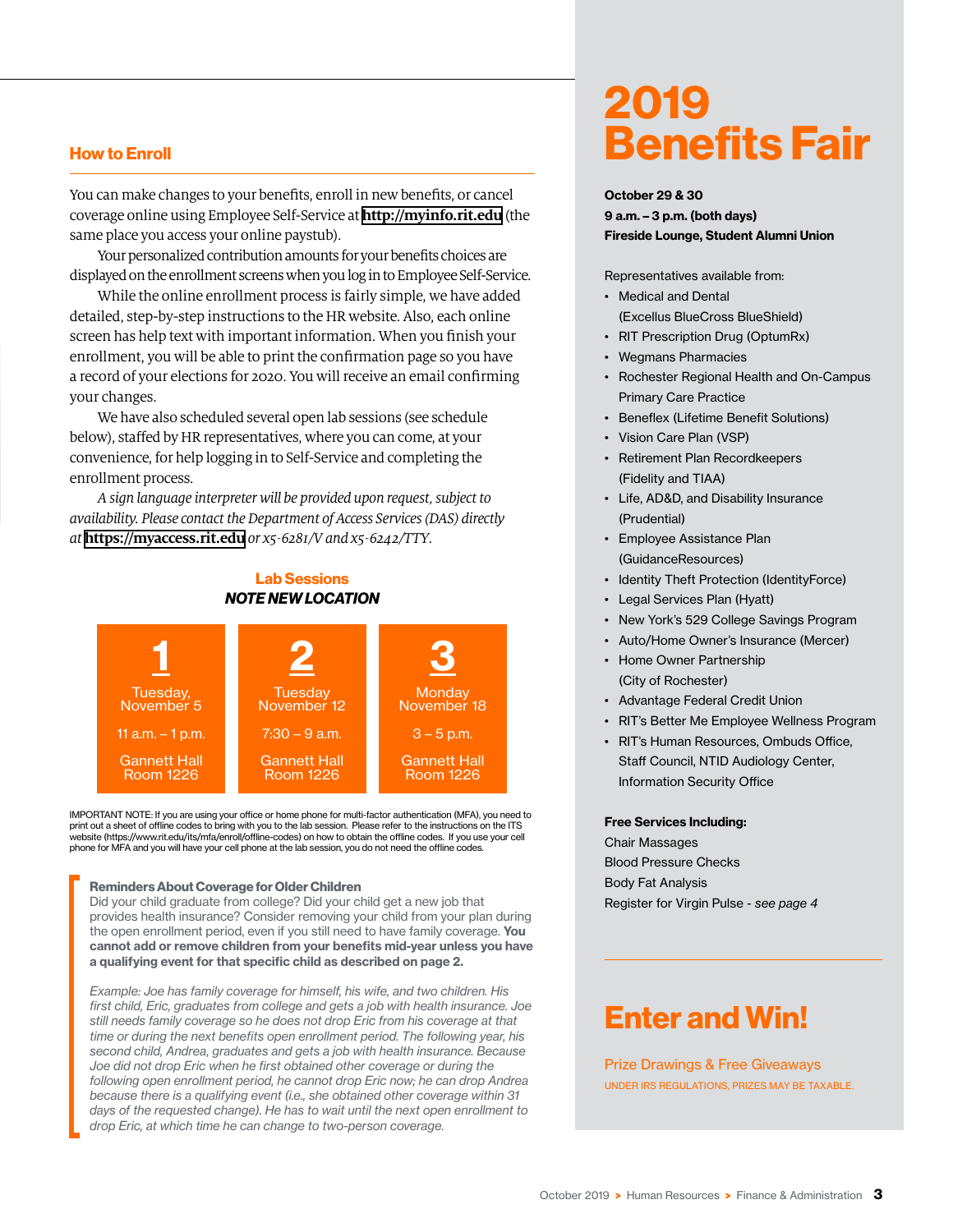

#### Getting To Know You **Being Productive**

Make an effort to learn about your coworkers - you'll work even better as a team. Create a gratitude board at work, and have each person write something they are thankful for. You'll feel closer to your colleagues when you learn something new about them, and you'll feel more positive in general by counting blessings.





#### Track, Earn and Get Rewards!

RIT is dedicated to the health of our faculty and staff. We strive to maintain a positive work environment with supportive health and wellness programs through RIT Better Me Wellness. From flu shots to group fitness classes to personal training to wellness apps (described below) to nutrition support, we encourage you to make your health a priority—at work and outside of work.

Please visit rit.edu/betterme to explore RIT Better Me's services, offerings, and programs.

#### **FREE health tracking app**

RIT Better Me Wellness has a **FREE** health tracking app, powered by Virgin Pulse. The app offers flexibility and customization options to assist you in achieving your wellness goals, because every individual's needs are different. By downloading the app, you get all the following **FREE** core features at your fingertips for on-the-go healthy living.

- Direct access to RIT Better Me's health and wellness programs and offerings.
- Ability to track your steps, sleep, active minutes, and a wide variety of other healthy habits based on your goals.
- Ability to sync most wearable devices and other health apps for automatic tracking.
- Access to join and create a variety of challenges with coworkers and friends.
- Access to healthy recipes through Zipongo.
- Custom programs to fit your health and wellness goals in the areas you want to focus on.

#### **Track your health. Earn points. Get rewards.**

Using the app provides you with a variety of ways to earn points. The more points you earn, the better your chance is to win! Prize giveaways are on a quarterly basis. Once you've created your account, the How to Earn section of the app provides you with ways to earn more points.

 $20<sub>point</sub>$ 

#### **Register today—it's FREE!**

- Visit join.virginpulse.com
- Search for Rochester Institute of Technology
- Register with your @rit.edu email address OR
- Download the FREE app from your app store
- Register with your @rit.edu email address

#### **Invite friends and family**

As a member of the RIT Better Me wellness health app, you can invite up to 10 close family members or friends (from outside RIT) to join and support you, for FREE! Your invitees can create challenges, compare stats, track their healthy habits, and more.

Please note, rewards are available only to regular employees.

**Log in** to the app Click the **Friends** tab at the top Click **Add Friends** Click Friends Outside your company **Enter your friend's name and email addres**s to invite them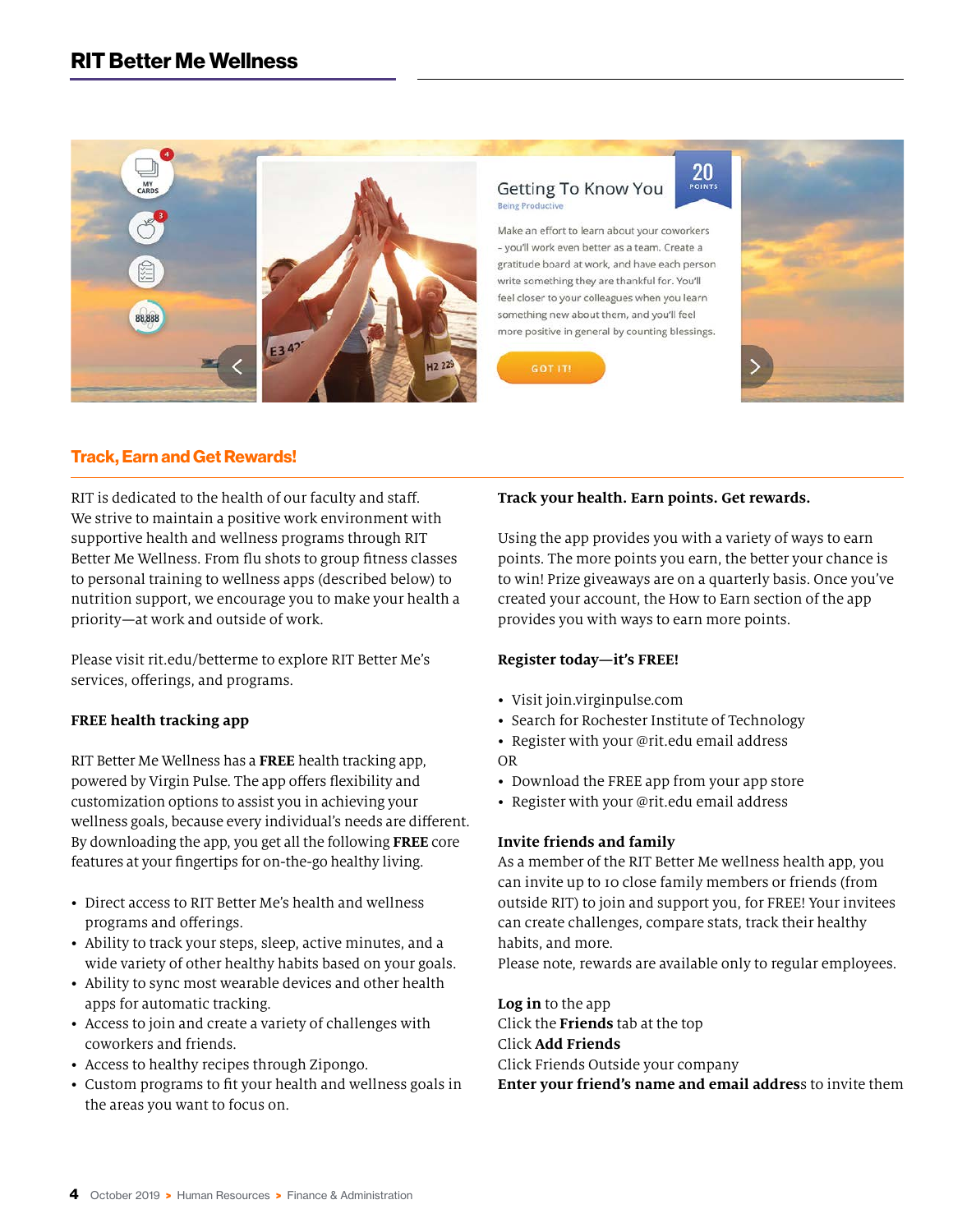#### TruHearing® Hearing Aid Discount Program through RIT's Vision Care Coverage

If you participate in RIT's vision care coverage with VSP, you and your family members can save up to 60% on hearing aids if purchased through TruHearing.

TruHearing provides members with:

- Access to a national network of more than 3,800 hearing health care providers
- Three provider visits for fitting and adjustments
- A 45-day trial
- Three-year manufacturer warranty for repairs and one-time loss and damage replacement
- 48 free batteries per hearing aid
- Deep discounts on batteries shipped directly to your door

Here's how it works:

- **• Members call TruHearing.** Members and their family call 877-396-7194 and mention VSP.
- **• Schedule an exam**. TruHearing will answer questions and schedule a hearing exam with a local provider.
- **• Attend appointment.** The provider will perform a hearing exam, make a recommendation, order the hearing aids through TruHearing, and fit them for the member.

Learn more about this VSP Exclusive Member Extra at www.truhearing.com/vsp or call 877-396-7194/V with questions.



#### Expanded Support for Open Enrollment

We've expanded our support and hours of operation during Open Enrollment to help you with your questions and concerns. In addition, we are offering new ways you can get the information you are looking for.

- **NEW! Self-Service—We've collected commonly asked questions and created a self-service option that's accessible 24/7. It's very easy to search (***think Google***) for quick answers. We'll continuously add to this self-service option as we receive new questions. Look for the Open Enrollment Self-Service link on the Benefits homepage (rit. edu/benefits).**
- **NEW! Submit a ticket**—Submit your question/concern online through our new web form by visiting rit.edu/benefits and clicking the **Submit a ticket** link. A ticket will be automatically created and assigned to a staff member who will help you get the information you need.
- **Call**—If you call HR's main number [585-475-2424] and push the new prompt **(1)**, you will be directed to dedicated staff who are trained to answer your Open Enrollment questions. And if they don't have the answer, they have a direct path of escalation to benefits specialists who will assist you.

Our expanded hours of operation during the open enrollment period (October 28 – November 20) are Monday – Friday  $7:30$  a.m. – 6 p.m. to take your calls, but you can use selfservice and submit tickets seven days a week and we will respond by the next business day.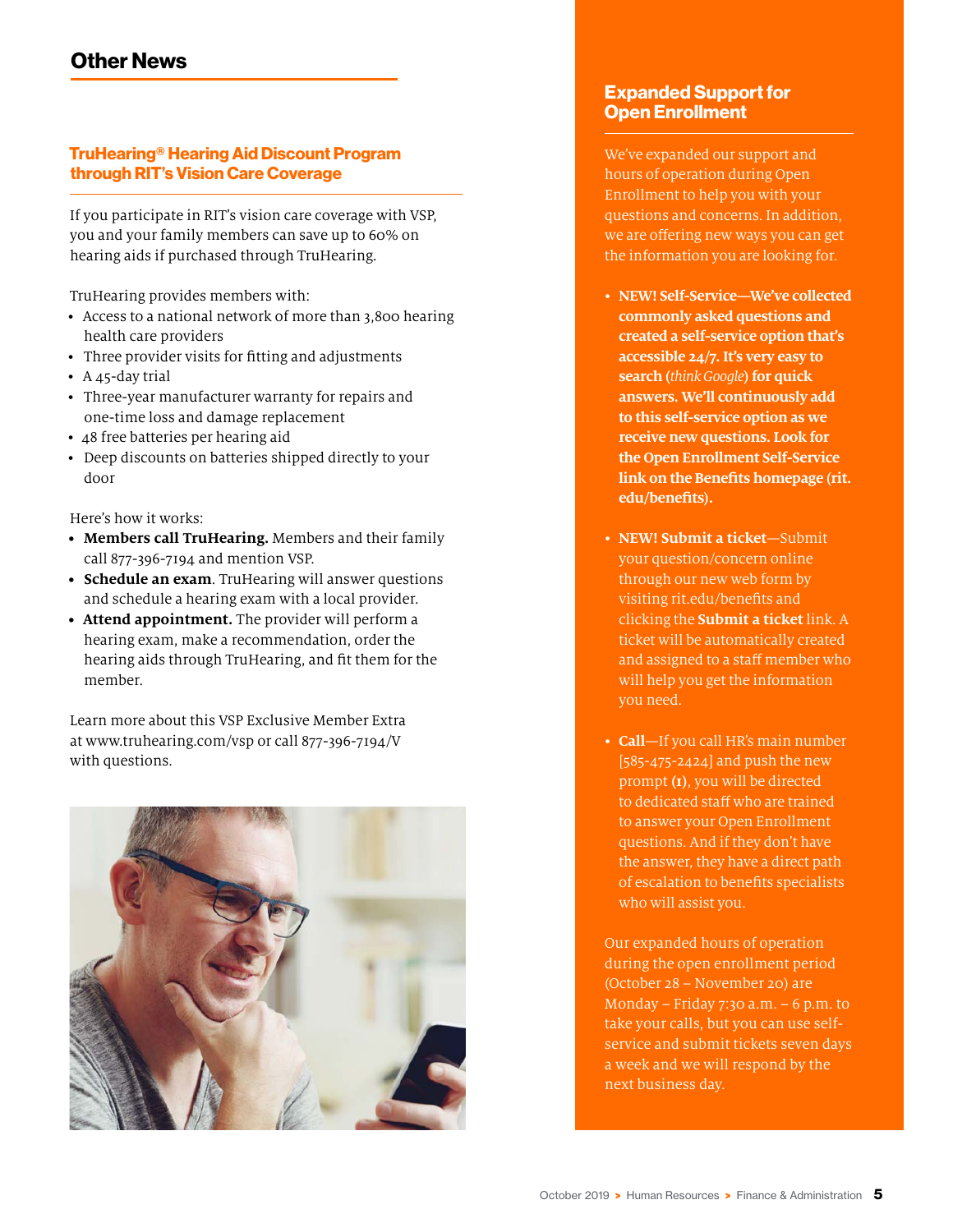

#### Expanded Benefits for Regular Part-Time Employees

We are pleased to announce that starting on January 1, 2020, we are providing regular part-time employees who are scheduled to work 750 or more hours per year with RIT's paid life insurance and accidental death and dismemberment (AD&D) insurance. The coverage amount will be two times annual base pay, up to \$50,000. Coverage will be automatic; eligible part-time employees will not need to take any action and no proof of insurability is required. These employees will continue to be eligible to purchase additional life insurance and AD&D coverage for themselves as well as their eligible family members.

As a reminder, we announced an expansion of tuition benefits for eligible part-time employees last December and the improvement became effective this fall. The expanded benefits include eligibility for tuition waiver, tuition exchange, and tuition scholarship for qualifying dependents of regular part-time employees who are scheduled to work 750 or more hours per year and who have completed at least 10 years of qualifying service. Details can be found in the Educational Benefits Summary in the Lifetime Learning section of benefits website.

RIT truly values the contributions of our part-time employees and supports the work-life flexibility that part-time positions offer. Providing this flexibility and expanded benefits aligns with the university's strategic initiative to attract and retain the highest quality faculty and staff by demonstrating the university's commitment to work-life balance.

If you have not purchased supplemental life and/or AD&D coverage in the past, please be sure to designate a beneficiary for your new life and AD&D coverage. *Refer to page 7 for details.*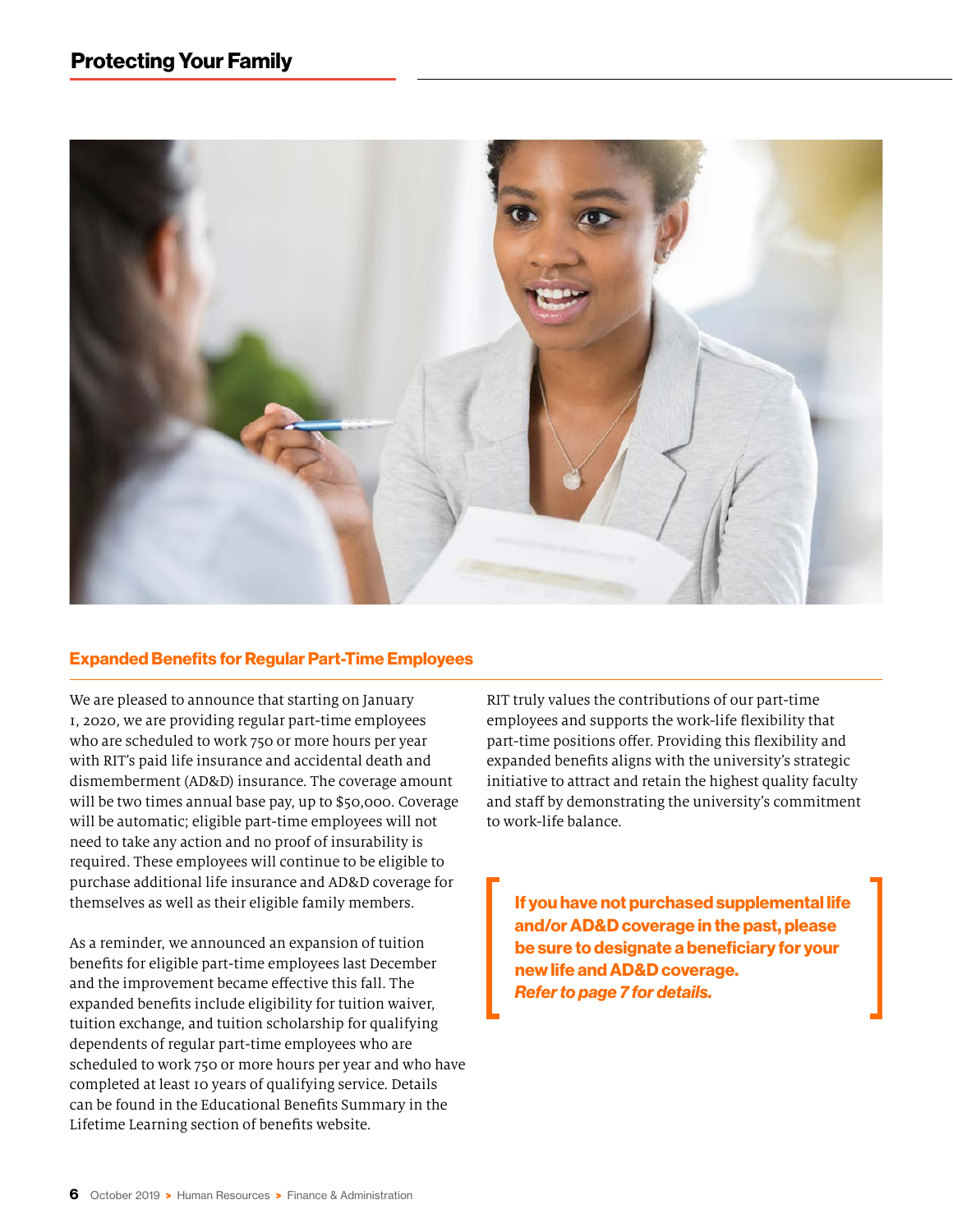

#### Important Reminder: Review and Update Beneficiary Designations

Are your beneficiary designations up to date? Do you know who you named as your beneficiary for your life insurance or retirement savings?

Events such as death, marriage, having a child, and divorce can drastically change your life. It's important that you regularly review your beneficiary designations to ensure they are up to date.

The decision to change beneficiaries depends on many factors as well as your own personal and financial situation. It is important to make updates and changes in a timely manner to ensure your benefits are distributed the way you wish them to be.

You will find information on how to update beneficiaries for your RIT benefits in the life insurance and retirement plan sections of the RIT HR website. If you have retirement savings at both Fidelity and TIAA, you should review and update beneficiaries at both organizations; they are separate designations.

Please remember, the unexpected can happen at any time. Don't put your loved ones in a bad situation because you didn't take the time to designate your beneficiaries.

#### Evidence of Insurability

If you elect or increase your Supplemental Life, Spouse Life, and/or Supplemental LTD, you (or your spouse in the case of Spouse Life) will need to complete the Evidence of Insurability (EOI) process for RIT's insurance company, Prudential. Prudential will send an email to your RIT email address in December asking you to complete a questionnaire, which Prudential will review to determine if coverage will be approved. Your new coverage will not go into effect unless Prudential approves it and the new payroll contributions will not begin until Prudential approves the coverage. If you prefer to complete a paper form, please contact your benefits representative in the HR Department.

Please note that you can increase your Supplemental Life from 0 to 1 times pay or 1 to 2 times pay without EOI; all other changes require EOI.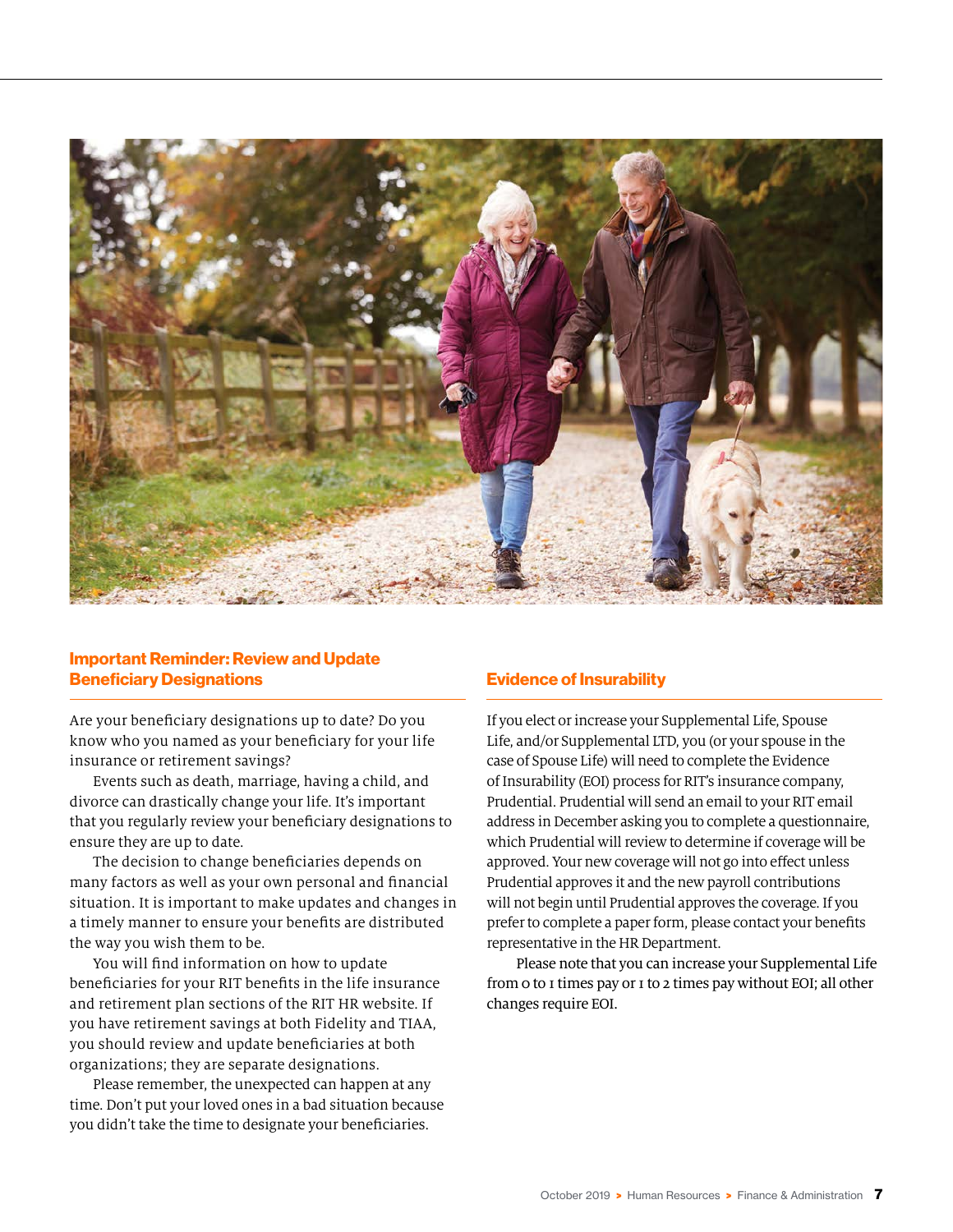#### Telemedicine: Doctor visits wherever you are, whenever you want

When you're feeling achy, stuffy, and feverish, you may not want to drive to your doctor and sit in a waiting room. Telemedicine, with MDLive, gives you fast access to medical and behavioral health care 24 hours a day, seven days a week from the comfort of your home, desk, or hotel room. All you need to do is activate it through your online Excellus member account and download the MDLIVE app.

Rest assured, MDLive health care professionals deliver quality care, but more conveniently from your phone, tablet, or computer.

#### **When should you use telemedicine?**

- Instead of going to urgent care or the emergency room for minor and non-life-threatening conditions
- Whenever your primary care doctor is not available
- If you live in a rural area and don't have access to nearby care
- When you're traveling for work or on vacation

#### **Here are some of the common medical conditions treated with telemedicine:**

| <b>Adults</b>       |                         | Children          |
|---------------------|-------------------------|-------------------|
| Allergies           | Nausea & Vomiting       | Cold & Flu        |
| Cold & Flu          | Pink Eye                | Constipation      |
| Ear Infections      | Rashes                  | Earache           |
| Fever               | Sinus Infection         | Fever             |
| Headache            | Sunburn                 | Nausea & Vomiting |
| Joint Aches & Pains | Urinary Tract Infection | Pink Eye          |
|                     |                         |                   |

#### **Telemedicine is great for the mind as well as the body.**

In addition to access to medical doctors, you can also video conference with a psychiatrist or choose from a variety of licensed therapists from the privacy of your own home. You can even schedule recurring appointments to establish an ongoing relationship with one therapist. If you think behavioral health counseling might be right for you, take a free online assessment at MDLIVE.com/BH-Assessments. Here are some conditions people rely on behavioral health telemedicine for:

- Addiction
- Panic Disorders
- Eating Disorders • Grief and Loss
- Bipolar Disorders • Depression
- Stress • Trauma and PTSD
- LGBTQ Support
- **Don't wait until you need it. There are four easy ways to register for telemedicine today.**
- 1. **Web**—Register/Log in at ExcellusBCBS.com/Member
- 2. **App**—Download the MDLIVE app
- 3. **Text**—Text EXCELLUS to 635483
- 4. **Voice**—Call 1-866-692-5045

#### RIT Health Care Partnership Reminders

#### *Take Advantage of Our Partnership with Wegmans Pharmacies*

RIT has had a preferred pharmacy arrangement with Wegmans Pharmacies for many years. This means you will have lower copays at Wegmans compared to other retail pharmacies. In addition, you can purchase a 90-day supply of a maintenance medication at Wegmans, which you cannot do at any other retail pharmacy. You can find the copay details in the *Medical Benefits Comparison Book* found on the Open Enrollment web page or in the Health Care section of the benefits website.

Wegmans offers free home shipping so even if a Wegmans pharmacy is not convenient to your home, you can still take advantage of lower copays for your maintenance medications.

#### *Rochester Regional Health (RRH)*

You will find a primary care practice right here on the RIT campus called Rochester Regional Health Family Medicine at RIT. If you are looking to make a change in your Primary Care Physician (PCP), Dr. Eric Wilcox is accepting new patients. And, the good news is that your copay for an office visit at the on-campus practice is only \$15! There is also an outpatient lab located adjacent to the practice where you can have blood drawn or provide a urine sample. For more details, including hours and contact information, check out their website at [https://www.rit.edu/affiliate/rrh/family](https://www.rit.edu/affiliate/rrh/family-medicine-practice)[medicine-practice](https://www.rit.edu/affiliate/rrh/family-medicine-practice).

If you do not go to the on-campus practice for your care, you would still be eligible for the RRH Copay Option, which has lower copays than if you go to non-RRH providers. The lower copays apply to office visits, emergency room visits, inpatient hospitalization, and outpatient facility. The lower copays do not apply to tests, treatments or any other services (e.g., allergy shots, chiropractic services, physical therapy, x-rays, etc.). For more details, refer to the Medical Benefits Comparison Book, found on the Open Enrollment web page or in the Health Care section of the benefits website.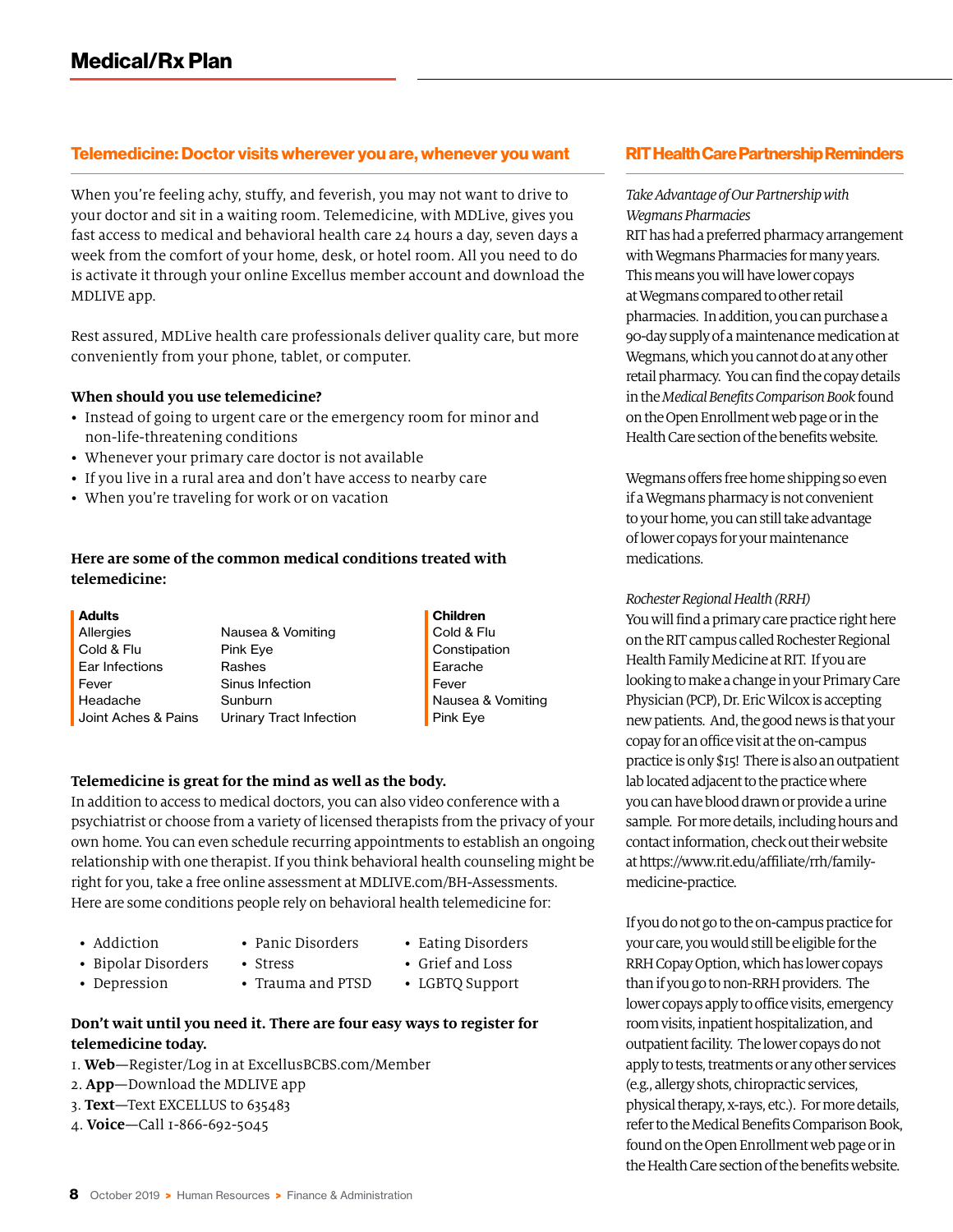#### 2019 Out-of-Pocket Maximums

As required under federal law, RIT's medical/prescription drug (Rx) plans have out-of-pocket maximums. These maximums provide important protection for the few people who have high out-of-pocket medical/Rx expenses, since it limits the total amount you will have to pay during the plan year for eligible expenses.

The federal government generally increases these amounts annually and will do so again for 2020. When this occurs, RIT increases the medical and/or Rx out-ofpocket maximums accordingly. For 2020, both medical and prescription drug plan out-of-pocket maximums both in and out of network will increase. For details, please refer to the Medical Benefits Comparison Book on the HR Benefits website.

#### Reminder About Privacy Laws

Privacy laws prohibit health care providers and insurance companies from disclosing to another person, such as a family member, protected health information (PHI) related to your health coverage without your written authorization. Complete an authorization if you or a family member (age 18 or older) wish to designate an individual to receive information about your health care coverage and protected health information.

For Excellus, the information is in the Manage Your Privacy link on the Excellus website. For OptumRx, the authorization form to download and complete is in the Tools & Resources section of the OptumRx website. Check with your health care providers about what they need.

#### Medical Cost-Sharing Levels

RIT is committed to providing competitive, cost-effective, valued benefits to our faculty, staff, and retirees. We share medical costs with employees and RIT pays the majority of the cost. The medical cost-sharing salary level approach, which RIT introduced in 2006, helps ensure that with rising health insurance costs, medical coverage remains affordable for RIT employees.

#### Medical Cost-Sharing Level Determination

The salary level for a regular full-time employee is based on the employee's base pay as of January 1 (or date of hire for new employees).

• For a nonexempt employee, this amount is the employee's hourly rate, multiplied by their scheduled weekly hours, multiplied by their scheduled weeks per year. The amount excludes overtime earnings.

• For an exempt employee, this amount is the employee's regular base pay. This amount excludes extra pay such as bonus payments, teaching overload, and summer salary.

#### Pay Increases

Human Resources does not change a full-time employee's medical cost-sharing salary level during the calendar year when an employee's pay changes due to a promotion, a new position, merit increase, or increase in weekly hours worked. The new cost-sharing salary level takes effect the following January 1. This allows employees time to plan for the adjustment in medical costs.

#### Benefits of Increased Salaries

Higher pay should be viewed positively in the context of all the benefits and professional opportunities as well as in terms of future salary growth. RIT's matching contribution to the Retirement Savings Plan will be greater since it is a percentage of the higher pay. In addition, employees have higher levels of coverage for life, AD&D, and Long-Term Disability insurance, providing better protection for their family. Social Security benefits will also be higher based on higher earnings over the years.

#### Excellus Online Tools: Get More from your Plan

Making the most of your health plan isn't complicated. When you sign up for an Excellus BlueCross BlueShield online member account, you get instant access to a variety of tools and other resources.

- 1. **My Account—**Create a full access online account. You can opt in to paperless communications to go fully digital.
- 2. **Find a Doctor or Dentist—**Easily find access to care locally, nationally, and globally.
- 3. **Benefits & Coverage—**View a quick summary of your plan details.
- 4. **Claims—**Your online account allows you to submit and view claims.

Download the Excellus BCBS app on your smartphone and take your health plan with you for on-the-go access 24 hours a day. Through the app you can:

- View your member card
- Find a provider or medical facility
- Access your benefits and claims information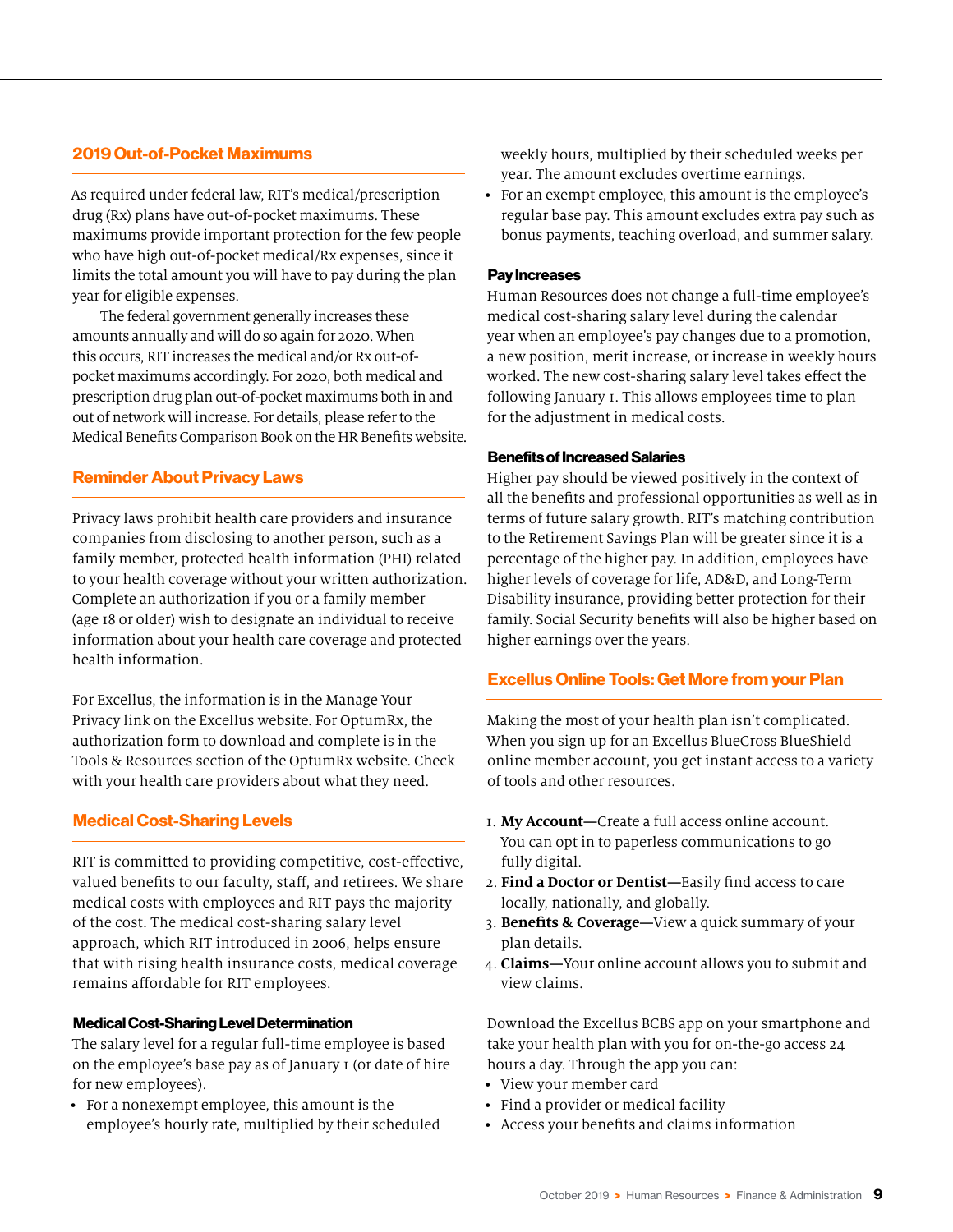As a reminder, New York State Paid Family Leave (NYS PFL) began in 2018 to provide job-protected, partial-paid leave for eligible employees to:

- bond with a new child,
- care for an eligible family member with a serious health condition, or
- help relieve family pressures when an eligible family member is called to active military service.

New York state recently announced the 2020 benefit:

- The benefit will increase to 60% of pay (currently 55%), with a maximum weekly benefit of \$840.70.
- The maximum duration for NYS PFL will remain at 10 weeks in a 12-month period.

You will find the updated information in the Income Protection section of the HR website.

#### New York State Paid Family Leave

NOTE: if you began an NYS PFL covered absence in 2019 and you have additional approved time in 2020 for the same claim, your benefit will continue to be based on the 2019 rules.

If you have questions about your specific situation, please contact Patricia Britt in Benefits at pjbpsn@rit.edu or by phone at 585-475-2429/V.

#### Reminder:

When the NYS PFL benefit ultimately increases to 67% for 12 weeks (scheduled to occur January 1, 2021), the NYS PFL benefit will be greater than the RIT New Parent Leave benefit. Therefore, the RIT New Parent Leave will be discontinued.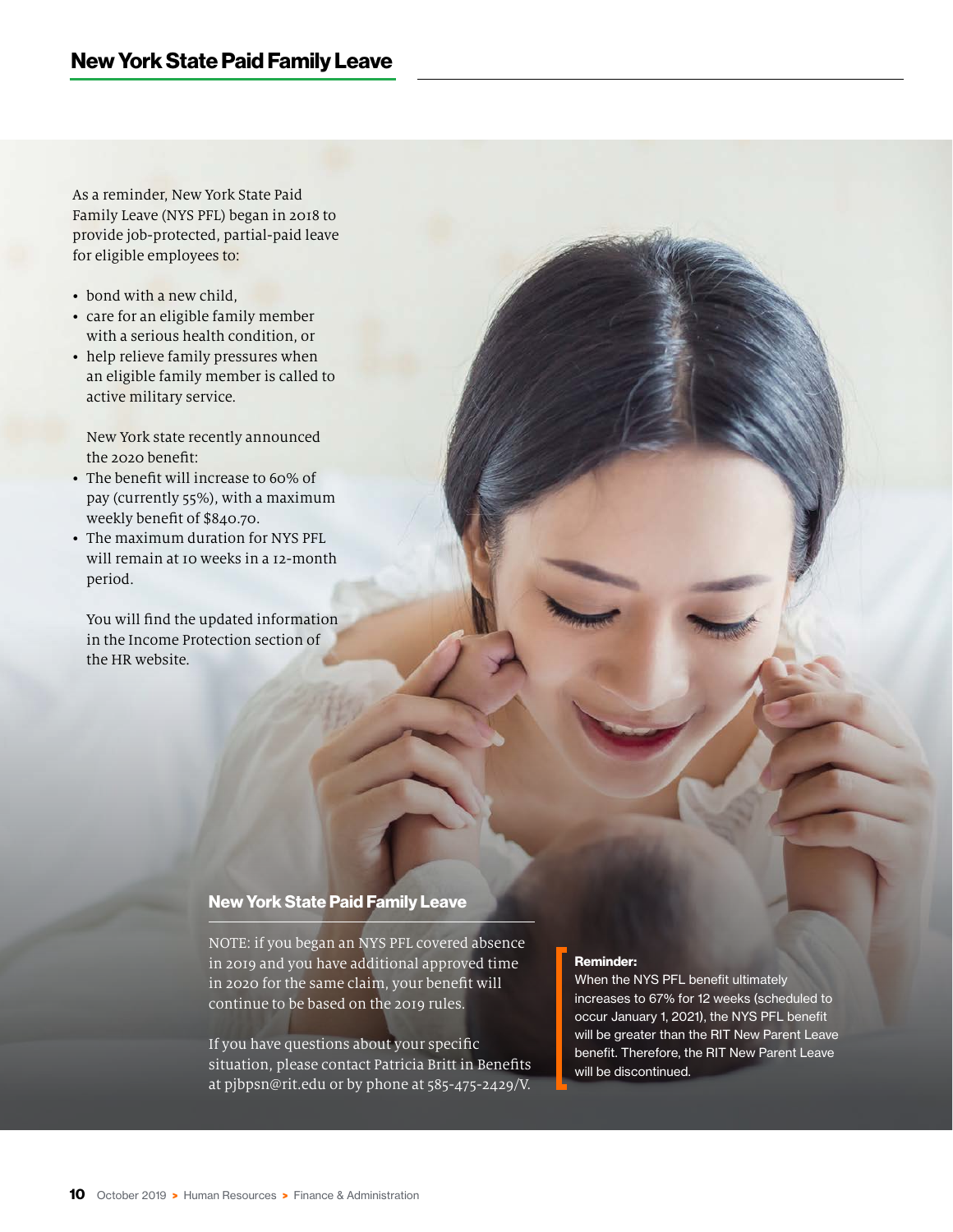#### RIT's Hyatt Legal Plan

It can be difficult to know how to find an attorney when you need one. With RIT's legal plan through MetLaw, provided by Hyatt Legal Plans, you can have a team of attorneys ready to help you take care of life's planned and unplanned legal events. During your lifetime, you may need legal help more often than you think. Getting married, buying or selling a home, starting a family, dealing with identity theft, sending your kids off to college, or caring for aging parents are just some scenarios where attorneys can provide expert legal advice. With RIT's legal plan, you can get access to legal help for all of these matters and more.

The plan's network attorneys provide support face to face, by phone, or by questions submitted online to their Law Firm E-Panel®. For certain legal matters, your attorney can represent you in court without you being present. The network attorneys are there for you, whenever you need advice on any personal legal matter or representation on a number of legal services covered under the plan—giving you peace of mind that you've got an expert on your side, for as long as you need them.

The cost is \$18.75 per month and you pay for the coverage conveniently through payroll deduction.

For more details, including Frequently Asked Questions (FAQs), go to rit.edu/benefits and click on the link for the Open Enrollment page..

#### Improved Process for Tuition Exchange Applications

We are excited to announce an improved process for eligible employees to apply for Tuition Exchange for their children. You will be able to complete the application process directly with The Tuition Exchange using their online EZ application. There are three steps:

- 1. Your child applies for admission to each school.
- 2. You complete the *Tuition Exchange Application and Recertification* form found on the HR website and submit to the RIT Human Resources Department.
- 3. You complete the EZ-App at [www.tuitionexchange.org.](http://www.tuitionexchange.org.) Once submitted, The Tuition Exchange will request certification from RIT Human Resources.

#### *IMPORTANT: Please ensure all three steps are completed before each school's deadline.*

The Tuition Exchange will send an email to you and your child once the application is certified and forwarded to the schools. Therefore, it is essential that you and your child provide valid email addresses.

To learn more about the Tuition Exchange benefit, as well RIT's other education benefits, please join us for a session on Thursday, December 12, 2019 from 2:00 p.m. to 3:00 p.m. To learn more about the New York State's 529 college savings program, please join us for a session on Tuesday, December 3 from 9:00 a.m. to 10:00 a.m. Registration is required. Go to<https://www.rit.edu/fa/cpd/benefits-information>for the registration link.



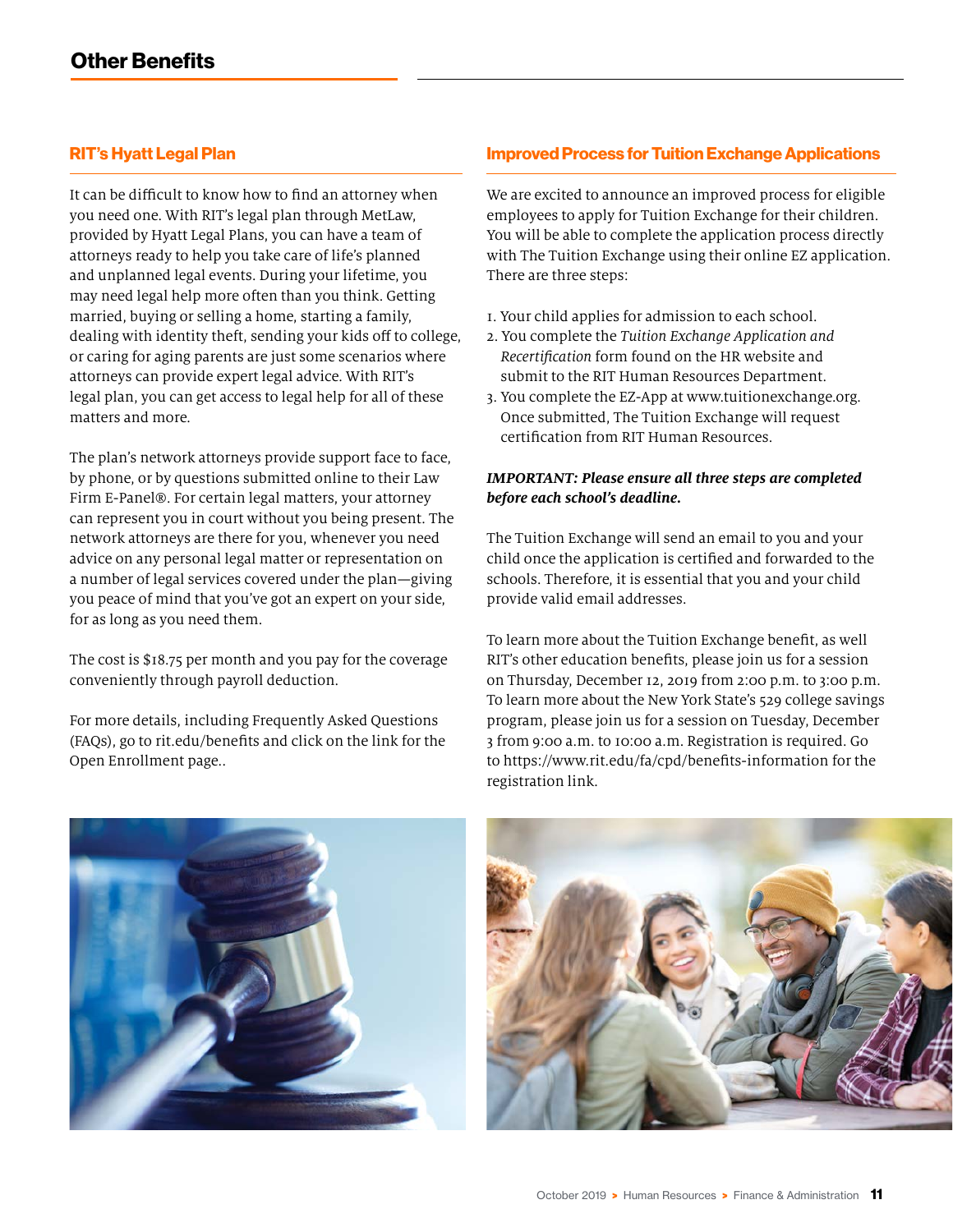#### Other Benefits and RIT Services Available to Employees

We are very fortunate to have a number of other benefits as well as services available to RIT employees right here on campus.

#### Employee Assistance Program (EAP)

RIT's EAP provides a vast array of benefits to you and your eligible family members. Benefits include confidential counseling, financial information and resources, legal support and resources, and much more. Refer to the summary on the benefits website for details.

#### Advantage Federal Credit Union

Do your banking without having to leave work! Advantage Federal Credit Union has a full-service branch located in Global Village with ATMs on campus. The credit union offers a wide range of services for personal banking. In conjunction with RIT's Center for Professional Development (CPD), Advantage FCU offers free financial literacy classes ranging from building credit to buying your first home. For more information call 585-295-5152 or visit www.Advantagefcu.org.

#### Adoption Assistance Plan

Eligible employees can be reimbursed for up to \$2,000 for expenses incurred in the placement and adoption of a child. This includes costs for fees of a private or government adoption agency that is accredited or licensed, and placement fees. Please visit the Other Benefits and Resources section of the benefits website for additional information.

#### Audiology Services

Complete audiological services are offered free of charge to all current RIT employees and students at the Audiology Center within the Communication Studies and Services (CSS) Department at NTID, located on the third floor of Lyndon Baines Johnson Hall (#60). Services include

comprehensive hearing tests; selection, fitting, adjustment, troubleshooting of hearing aids, and other assistive listening technology; and cochlear implant mapping and troubleshooting. Hearing aids are available for purchase at competitive prices, as are ear molds, tubes, domes, batteries, and other accessories. The clinic also serves dependents of employees (age 6 and over), NTID alumni, and Osher students for a charge. For more information, contact the Audiology Center at 585-475-6473, audiology@rit.edu, or stop by LBJ-3130.

#### Personal Computer Repair Services at the RIT Digital Den

RIT's Digital Den, located on campus in Monroe Hall, offers personal computer repair service for employees and retirees. For questions and details about the plan costs, or to make an appointment with a technician, please visit www.rit.edu/ digitalden or call 585-475-2505.

#### Campus Discounts at Barnes & Noble @ RIT and On-Campus Dining Facilities

Employees are entitled to a 10% discount on most items at Barnes & Noble @ RIT upon presentation of a valid faculty/staff ID card. You can also use your RIT ID card as a debit card—called Tiger Bucks—by making deposits to your Tiger Bucks account. With this account, you will receive a 10% discount at all Dining Services facilities when you pay with your ID card. You may add funds to your account as needed or choose the convenience of direct deposit through payroll deduction. You can make a deposit online or enroll online for payroll deduction. For more information about Tiger Bucks, go to www.rit.edu/tigerbucks.

#### Student Life Center and Better Me Wellness Center

As an RIT employee, you have free access to RIT's recreational facilities. This includes the Student Life Center, pool, outdoor tennis courts, running track, and nature trails. The Better Me Wellness Center, located in the southwest corner of the Global Village plaza, is open 24/7 and requires RIT ID card swipe access. You will find a state-of-the-art express fitness room with treadmills, elliptical machines, a bike, leg press, universal gym, and free weights.

#### Wallace Library

There are many services offered through the Wallace Library, including access to e-books, e-journals, streaming videos, databases, books, journals, and DVDs, plus expert assistance by staff. A valid RIT computer account and RIT ID card are required to access electronic resources and to check out materials. Go to http://library.rit.edu for more information.

#### Margaret's House

Find on-campus quality care and education for children in our infant/ toddler and pre-school programs. Margaret's House serves mainly children of students, staff, and faculty, but is open to families from the surrounding communities.

#### Voluntary Programs: Pet Insurance, Personal Lines of Insurance, and New York's 529 Savings Program

Through group purchasing power, RIT offers regular full-time and part-time employees an opportunity to purchase pet insurance (medical coverage for your pets), and auto, homeowners, and other types of personal insurance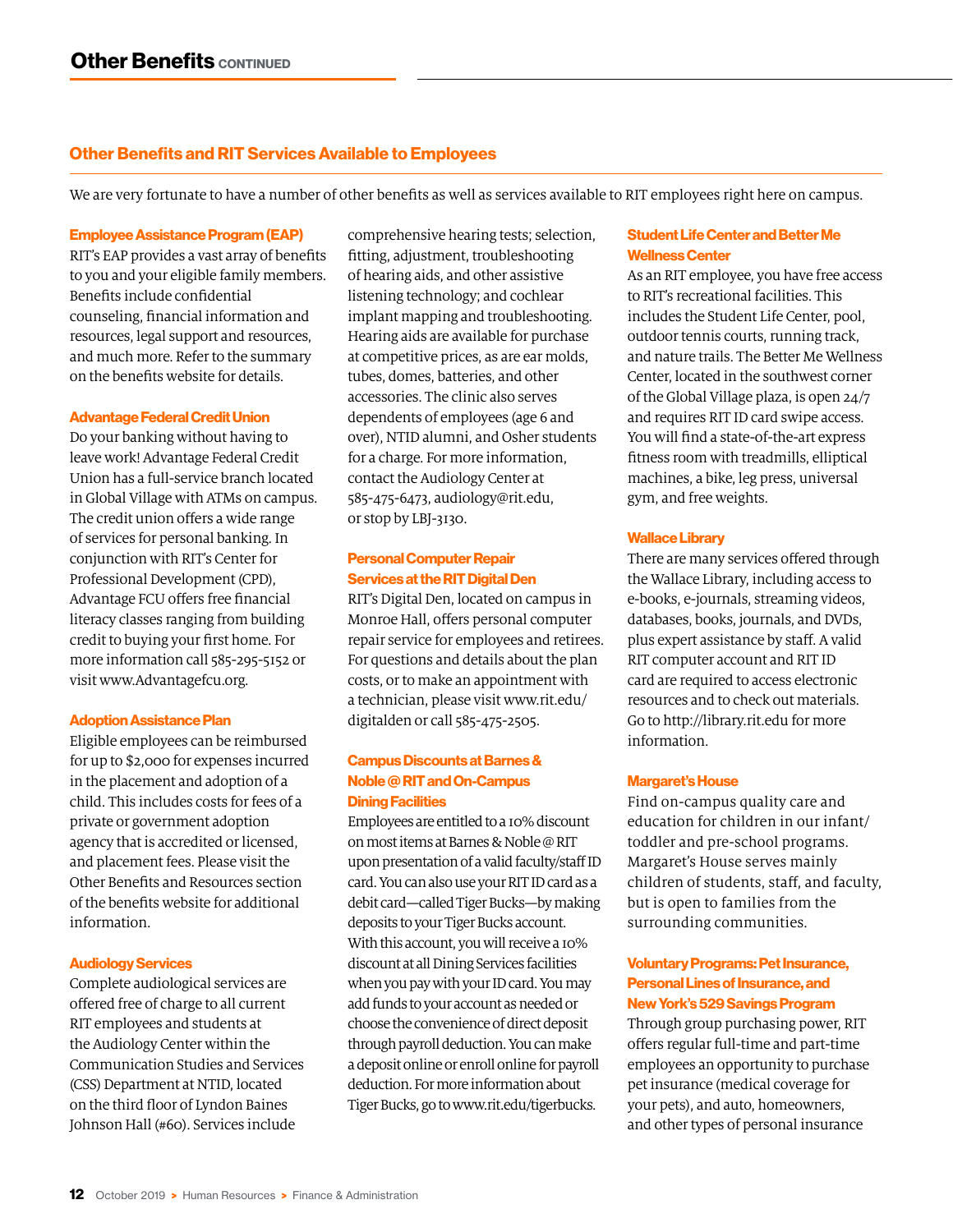

at group rates. New York's 529 College Savings Program Direct Plan provides a flexible, convenient, and low-cost way to save for college. The program features a wide range of investment choices, tax-free withdrawals when used for qualified higher education expenses, and contributions that are tax-deductible (up to certain limits) for New York state residents. For more details on these programs, refer to the information in the Other Benefits and Resources section of the benefits website. You can enroll in these programs at any time; you do not need to make an election during the benefits open enrollment period.

#### RARES Discount Program

RIT is a General Member of The

Rochester Area Recreation and Employee Services Association (RARES), a notfor-profit organization dedicated to employee buying power through discounts. RIT employees and retirees are automatically participants in RARES with no added cost. To find out more about the discounts, enter the member ID#RARES35 on the RARES website, www.rares.org.

#### RIT Home Owner Partnership (HOP)

RIT partners with the City of Rochester to provide financial help for regular full-time and part-time employees scheduled to work 750 or more hours per year who purchase a home in the City of Rochester. The partnership provides eligible employees with the opportunity

to receive a \$3,000 forgivable loan from RIT and a \$3,000 grant from the City of Rochester. You can also receive a \$3,000 grant from Advantage Federal Credit Union or Genesee Regional Bank (GRB) if you obtain your mortgage through them. These funds can help make your new home affordable. RIT limits this program to 10 employees per year. You will find more details about the program in the Other Benefits and Resources section of the benefits website. Please note that you should always compare interest rates and other aspects of any mortgage among different lenders before you apply for a mortgage.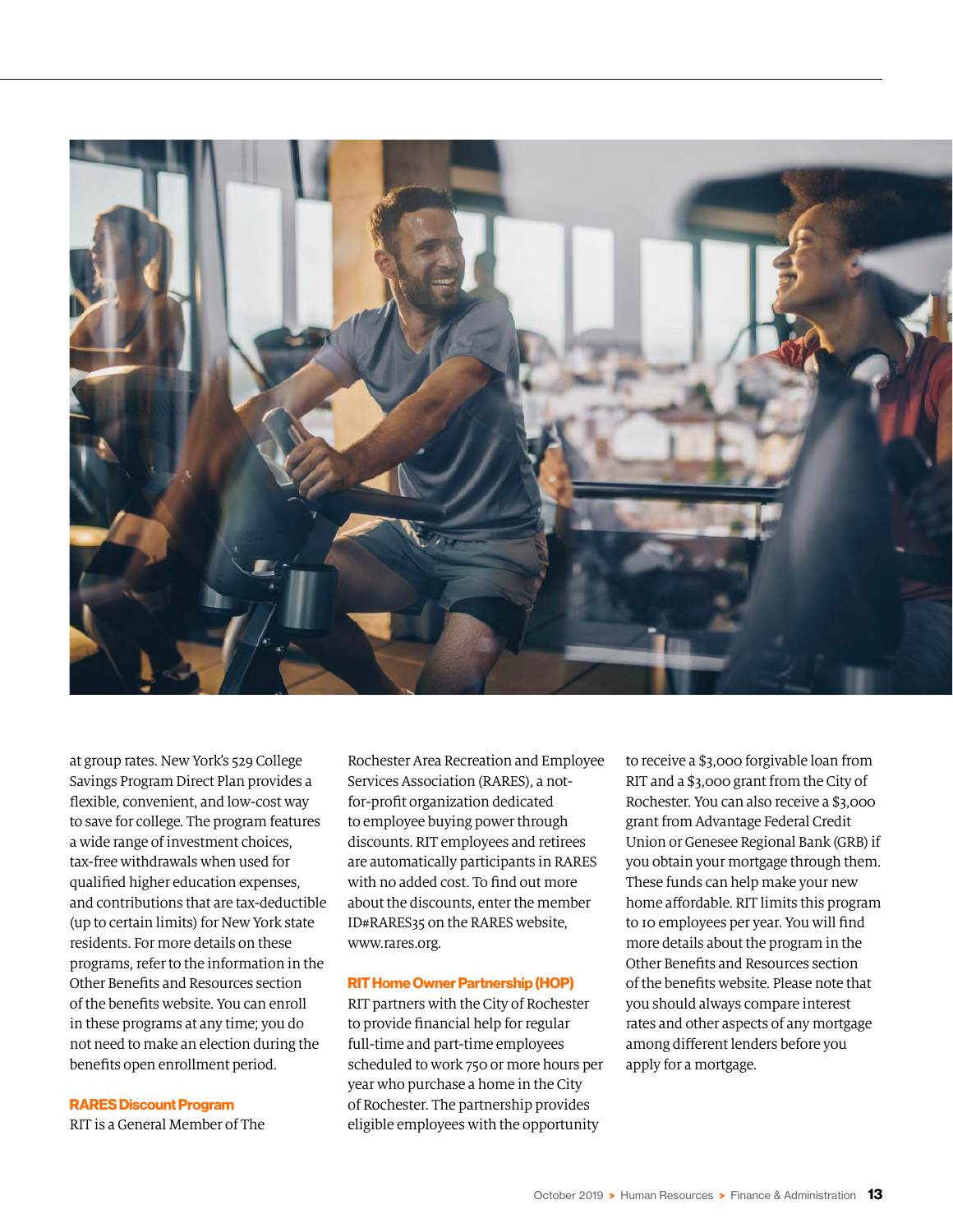### Medical, Vision & Dental Rates And

| <b>Beneflex Contribution Maximums</b> |                          | <b>FULL-TIME SALARY LEVEL 1*</b><br><b>Salary &lt; \$45,000</b> |                | <b>FULL-TIME SALARY LEVEL 2*</b><br>Salary = \$45,000-94,999 |                |
|---------------------------------------|--------------------------|-----------------------------------------------------------------|----------------|--------------------------------------------------------------|----------------|
|                                       |                          | <b>EXEMPT</b>                                                   | Nonexempt      | <b>EXEMPT</b>                                                | Nonexempt      |
| Plan                                  | <b>Level of Coverage</b> | (24 Deduction)                                                  | (26 Deduction) | (24 Deduction)                                               | (26 Deduction) |
| Blue Point2 POS A                     | Individual               | \$69.92                                                         | \$64.54        | \$103.58                                                     | \$95.61        |
|                                       | 2 Person                 | \$166.60                                                        | \$153.78       | \$225.40                                                     | \$208.06       |
|                                       | Family                   | \$211.66                                                        | 195.38         | \$317.39                                                     | \$292.98       |
|                                       | One Parent Family        | \$192.16                                                        | \$177.38       | \$262.40                                                     | \$242.22       |
| Blue Point2 POS B                     | Individual               | \$60.04                                                         | \$55.42        | \$90.25                                                      | \$83.31        |
|                                       | 2 Person                 | \$139.57                                                        | \$128.83       | \$193.87                                                     | \$178.95       |
|                                       | Family                   | \$194.18                                                        | \$179.24       | \$280.73                                                     | \$259.13       |
|                                       | One Parent Family        | \$151.43                                                        | \$139.78       | \$203.47                                                     | \$187.81       |
| Blue Point2 POS B                     | Individual               | \$3.44                                                          | \$3.18         | 22.30                                                        | \$20.58        |
| No Drug                               | 2 Person                 | \$34.87                                                         | \$32.18        | \$53.12                                                      | \$49.03        |
|                                       | Family                   | \$76.01                                                         | \$70.16        | \$106.69                                                     | \$98.48        |
|                                       | One Parent Family        | \$37.27                                                         | \$34.40        | \$60.64                                                      | \$55.98        |
| Blue Point2 POS D                     | Individual               | \$3.86                                                          | \$3.56         | \$25.81                                                      | \$23.82        |
|                                       | 2 Person                 | \$42.36                                                         | \$39.10        | \$60.98                                                      | \$56.28        |
|                                       | Family                   | \$83.31                                                         | \$76.90        | \$114.09                                                     | \$105.31       |
|                                       | One Parent Family        | \$45.47                                                         | \$41.97        | \$69.11                                                      | \$63.79        |
| Vision Care Plan                      | Individual               | \$4.82                                                          | \$4.45         | \$4.82                                                       | \$4.45         |
|                                       | 2 Person                 | \$9.63                                                          | \$8.89         | \$9.63                                                       | \$8.89         |
|                                       | Family                   | \$15.51                                                         | \$14.31        | \$15.51                                                      | \$14.31        |
| Dental Plan                           | Individual               | \$4.94                                                          | \$4.56         | \$4.94                                                       | \$4.56         |
| Standard                              | 2 Person                 | \$11.56                                                         | \$10.67        | \$11.56                                                      | \$10.67        |
|                                       | Family                   | \$17.59                                                         | \$16.24        | \$17.59                                                      | \$16.24        |
| Dental Plan                           | Individual               | \$9.25                                                          | \$8.54         | \$9.25                                                       | \$8.54         |
| Enhanced                              | 2 Person                 | \$22.29                                                         | \$20.58        | \$22.29                                                      | \$20.58        |
|                                       | Family                   | \$34.16                                                         | \$31.53        | \$34.16                                                      | \$31.53        |

#### Life Insurance Rates

#### Basic Life Insurance

Fully paid for by RIT for full-time employees. No employee cost.

#### Supplemental and Spouse Life Insurance

The rates for Supplemental and Spouse Life Insurance are shown in the chart at right. The rate for spouse coverage is based on the employee's (your) age and your spouse's smoking status.

#### Child Life Insurance

The Child Life Insurance cost per pay period is the same regardless of the number of children covered.

#### **\$10,000 coverage:**

| \$0.69 if nonexempt (26 pay periods) |  |  |  |
|--------------------------------------|--|--|--|
| \$0.75 if exempt (24 pay periods)    |  |  |  |
| \$20,000 coverage:                   |  |  |  |
| \$1.39 if nonexempt (26 pay periods) |  |  |  |
| \$1.50 if exempt (24 pay periods)    |  |  |  |

#### Monthly Rate per \$1,000 of Coverage

| Age As Of 1/1/20 Non-Smoker |         | <b>Smoker</b> |
|-----------------------------|---------|---------------|
| 29 and under                | \$0.041 | \$0.077       |
| 30-34                       | \$0.05  | \$0.122       |
| 35-39                       | \$0.077 | \$0.189       |
| $40 - 44$                   | \$0.099 | \$0.248       |
| 45-49                       | \$0.162 | \$0.405       |
| 50-54                       | \$0.275 | \$0.657       |
| 55-59                       | \$0.423 | \$0.909       |
| 60-64                       | \$0.567 | \$1.116       |
| 65-69                       | \$1.098 | \$1.971       |
| 70-74                       | \$2.043 | \$3.267       |
| 75 and over                 | \$3.825 | \$5.274       |

#### LTD Rates

#### Basic LTD

Fully paid for by RIT for full-time employees. No employee cost.

#### Supplemental LTD

\$0.234 per \$100 of base pay (full-time employees only)

To determine the amount of your desired coverage and associated costs, log into Employee Self-Service or use the insurance contribution calculator available on the HR website in the Protecting Your Income section. If you don't have access to the internet, but would like your coverage and contribution amounts calculated for you, contact your benefits representative for assistance.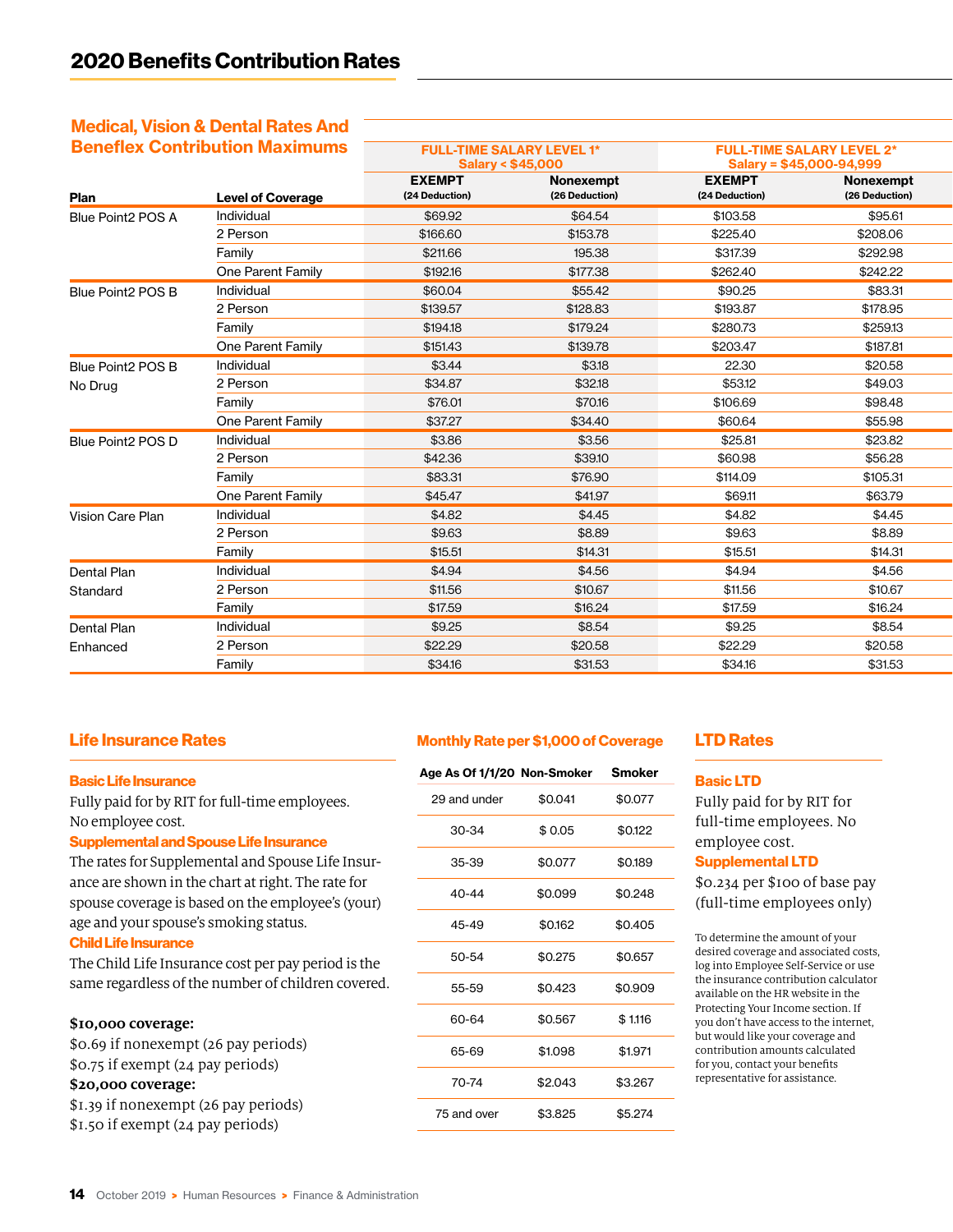#### PER PAY PERIOD EMPLOYEE CONTRIBUTION

|                                 | <b>FULL-TIME SALARY LEVEL 3*</b><br>Salary = \$95,000-141,999 |                                 | <b>FULL-TIME SALARY LEVEL 4*</b><br>Salary => \$142,000 | <b>PART-TIME</b><br><b>All Salaries</b> |                             |
|---------------------------------|---------------------------------------------------------------|---------------------------------|---------------------------------------------------------|-----------------------------------------|-----------------------------|
| <b>EXEMPT</b><br>(24 Deduction) | Nonexempt<br>(26 Deduction)                                   | <b>EXEMPT</b><br>(24 Deduction) | Nonexempt<br>(26 Deduction)                             | <b>EXEMPT</b><br>(24 Deduction)         | Nonexempt<br>(26 Deduction) |
| \$121.15                        | \$111.83                                                      | \$138.40                        | \$127.75                                                | \$159.34                                | \$147.08                    |
| \$254.82                        | \$235.21                                                      | \$286.96                        | \$264.88                                                | \$350.72                                | \$323.74                    |
| \$354.24                        | 326.99                                                        | \$394.81                        | \$364.44                                                | \$449.53                                | \$414.95                    |
| \$295.93                        | \$273.17                                                      | \$332.14                        | \$306.59                                                | \$386.55                                | \$356.81                    |
| \$106.64                        | \$98.43                                                       | \$122.76                        | \$113.31                                                | \$147.35                                | \$136.02                    |
| \$220.29                        | \$203.34                                                      | \$249.63                        | \$230.42                                                | \$322.46                                | \$297.65                    |
| \$314.07                        | \$289.91                                                      | \$351.35                        | \$324.32                                                | \$416.72                                | \$384.66                    |
| \$228.70                        | \$211.11                                                      | \$259.09                        | \$239.16                                                | \$337.30                                | \$311.35                    |
| \$32.93                         | \$30.39                                                       | \$43.13                         | \$39.81                                                 | \$78.52                                 | \$72.48                     |
| \$67.51                         | \$62.31                                                       | \$84.53                         | \$78.02                                                 | \$179.87                                | \$166.03                    |
| \$129.28                        | \$119.34                                                      | \$151.60                        | \$139.93                                                | \$240.74                                | \$222.22                    |
| \$75.42                         | \$69.61                                                       | \$93.59                         | \$86.39                                                 | \$197.70                                | \$182.49                    |
| \$36.29                         | \$33.49                                                       | \$46.37                         | \$42.80                                                 | \$50.90                                 | \$46.98                     |
| \$75.36                         | \$69.56                                                       | \$92.31                         | \$85.21                                                 | \$187.12                                | \$172.72                    |
| \$136.50                        | \$126.00                                                      | \$158.68                        | \$146.47                                                | \$248.07                                | \$228.98                    |
| \$83.92                         | \$77.46                                                       | \$102.04                        | \$94.19                                                 | \$204.94                                | \$189.18                    |
| \$4.82                          | \$4.45                                                        | \$4.82                          | \$4.45                                                  | \$4.82                                  | \$4.45                      |
| \$9.63                          | \$8.89                                                        | \$9.63                          | \$8.89                                                  | \$9.63                                  | \$8.89                      |
| \$15.51                         | \$14.31                                                       | \$15.51                         | \$14.31                                                 | \$15.51                                 | \$14.31                     |
| \$4.94                          | \$4.56                                                        | \$4.94                          | \$4.56                                                  | \$7.57                                  | \$6.98                      |
| \$11.56                         | \$10.67                                                       | \$11.56                         | \$10.67                                                 | \$17.70                                 | \$16.34                     |
| \$17.59                         | \$16.24                                                       | \$17.59                         | \$16.24                                                 | \$26.94                                 | \$24.86                     |
| \$9.25                          | \$8.54                                                        | \$9.25                          | \$8.54                                                  | \$11.88                                 | \$10.96                     |
| \$22.29                         | \$20.58                                                       | \$22.29                         | \$20.58                                                 | \$28.43                                 | \$26.24                     |
| \$34.16                         | \$31.53                                                       | \$34.16                         | \$31.53                                                 | \$43.50                                 | \$40.15                     |

#### AD&D Insurance Rates

#### Basic AD&D Insurance

Fully paid for by RIT for full-time employees. No employee cost. Supplemental AD&D Insurance \$0.016 per \$1,000 of coverage. Spouse AD&D Insurance \$0.026 per \$1,000 of coverage. Child AD&D Insurance

The Child AD&D Insurance cost per pay period is the same regardless of the number of children covered.

#### **\$10,000 coverage:**

\$0.12 if nonexempt (26 pay periods) \$0.13 if exempt (24 pay periods) **\$20,000 coverage:** \$0.24 if nonexempt (26 pay periods) \$0.26 if exempt (24 pay periods)

#### Beneflex Annual Maximums

Dependent Day Care Spending Account \$5,000 (IRS maximum for all

employers, per family) Health Care Spending Account \$2,700 (IRS max per employee)

#### Group Legal Services

#### Hyatt Legal Plan

\$8.65 per pay period if nonexempt (26 pay periods) \$9.38 per pay period if exempt (24 pay periods)

\*Salary as of 1/1/20 or hire date, if later

#### Identity Theft Protection

The following rates are per person, age 18 or over (\*see note below about children)

#### Identity Force UltraSecure

\$4.59 per pay period if nonexempt (26 pay periods) \$4.98 per pay period if exempt (24 pay periods)

#### Identity Force UltraSecure+Credit

\$7.82 per pay period if nonexempt (26 pay periods) \$8.48 per pay period if exempt (24 pay periods)

You can cover dependent children age 25 years and younger who live with you under Identity Force's ChildWatch protection; there is no additional cost to you for this protection, which is specifically designed for minors and young adults. If you prefer, you can elect the same adult coverage you have (UltraSecure or UltraSecure+Credit) for your child who is age 18 to 25 and pay the per person amount indicated above.